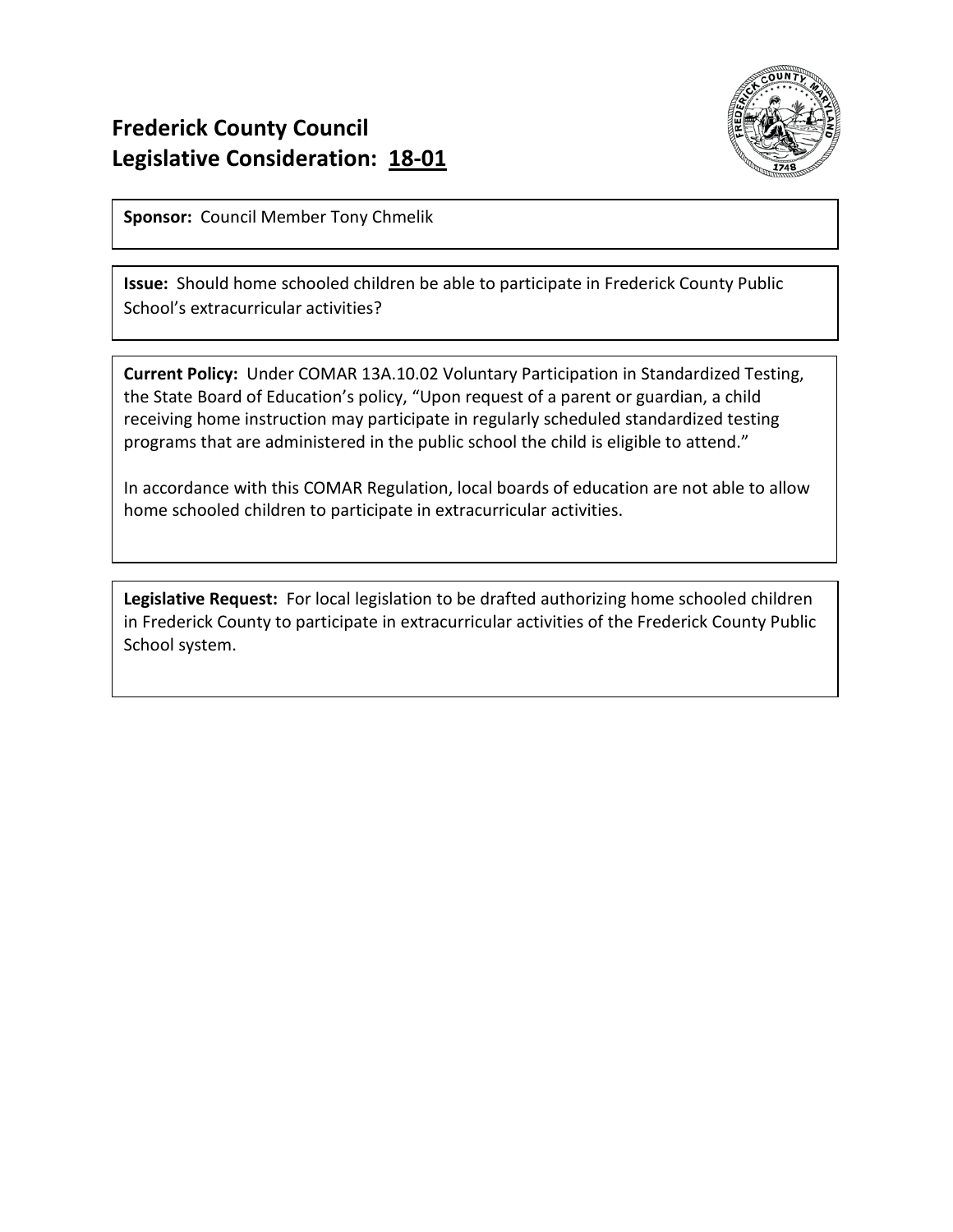

**Sponsor:** Council Member Billy Shreve

**Issue:** Should the Property Tax Credit for eligible Retired Military Service be restricted to 5 (five) years in Frederick County? (See Md. Code Ann. Tax-Prop. § 9-258 (West 2017).

**Current Policy:** Md. Code Ann. Tax-Prop. § 9-258 (West 2017) provides, in part, an "eligible individual" is

(a)(3)

 (i) an individual who is at least 65 years old and has lived in the same dwelling for at least the preceding 40 years; or

 (ii) an individual who is at least 65 years old and is a retired member of the uniformed services of the United States as defined in 10 U.S.C. § 101, the military reserves, or the National Guard.

- (b) The governing body of a county or municipal corporation may grant, by law, a property tax credit under this section against the county or municipal corporation property tax imposed on the dwelling of an eligible individual.
- (c) The property tax credit allowed under this section may:

 (1) not exceed 20% of the county or municipal corporation property tax imposed on the property; and

(2) be granted for a period of up to 5 years.

**Legislative Request:** For local legislation to be drafted eliminating Md. Code Ann. Tax-Prop. § 9-258(c)(2), the 5 year limitation on the Tax Credit for eligible individuals in Frederick County.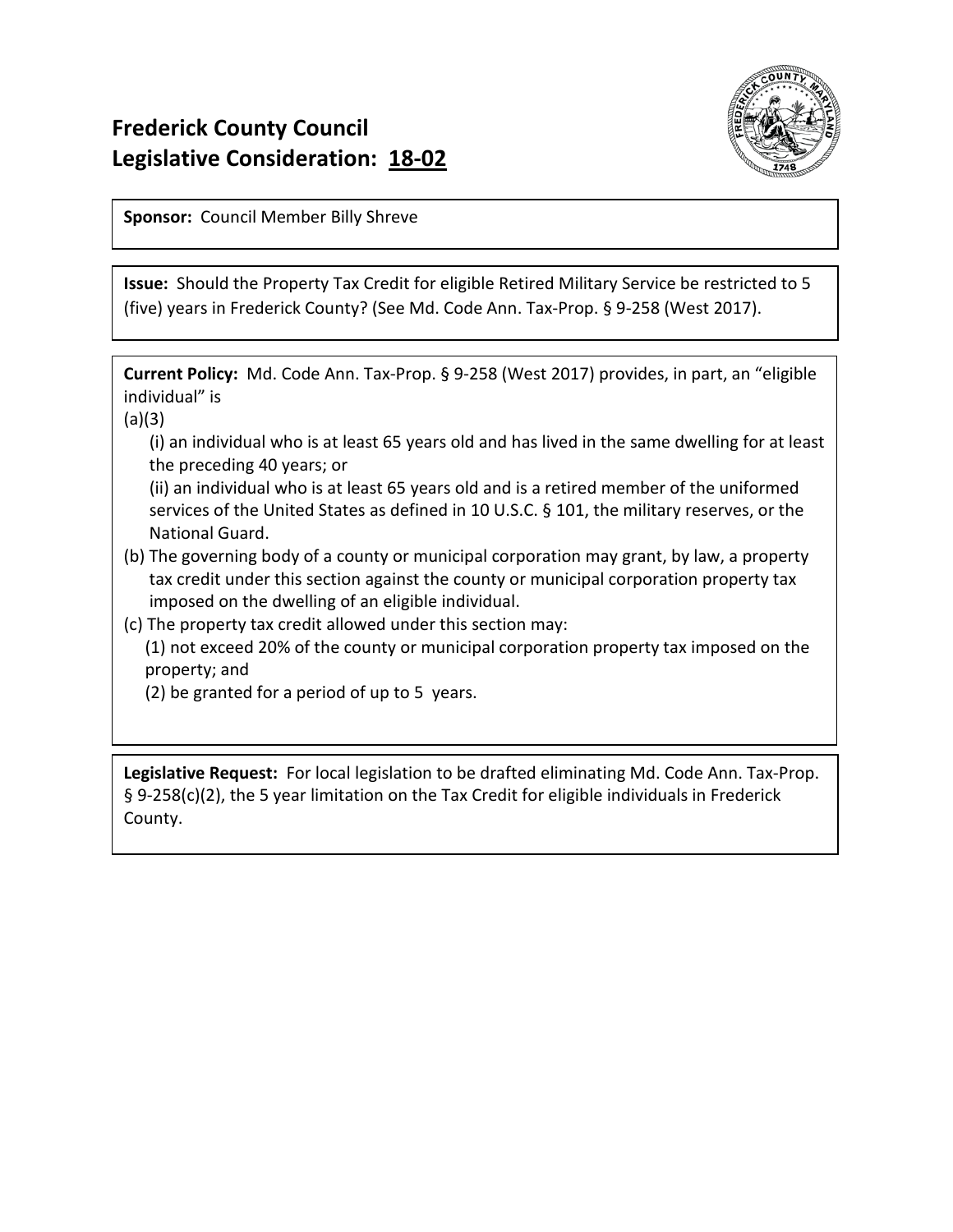

**Sponsor:** Council Member Billy Shreve

**Issue:** Should Mobile Homes be considered real property at time of purchase?

**Current Policy:** A mobile home that is or may be used for residential purposes and is permanently attached to land or connected to utilities must be assessed as an improvement to real property to the owner of the land, unless such home is located on a rented space in a mobile home park. A mobile home is not assessed as real property at the time it is purchased.

**Legislative Request:** For local legislation to be drafted authorizing mobile home sales as real property transactions and not motor vehicle transactions.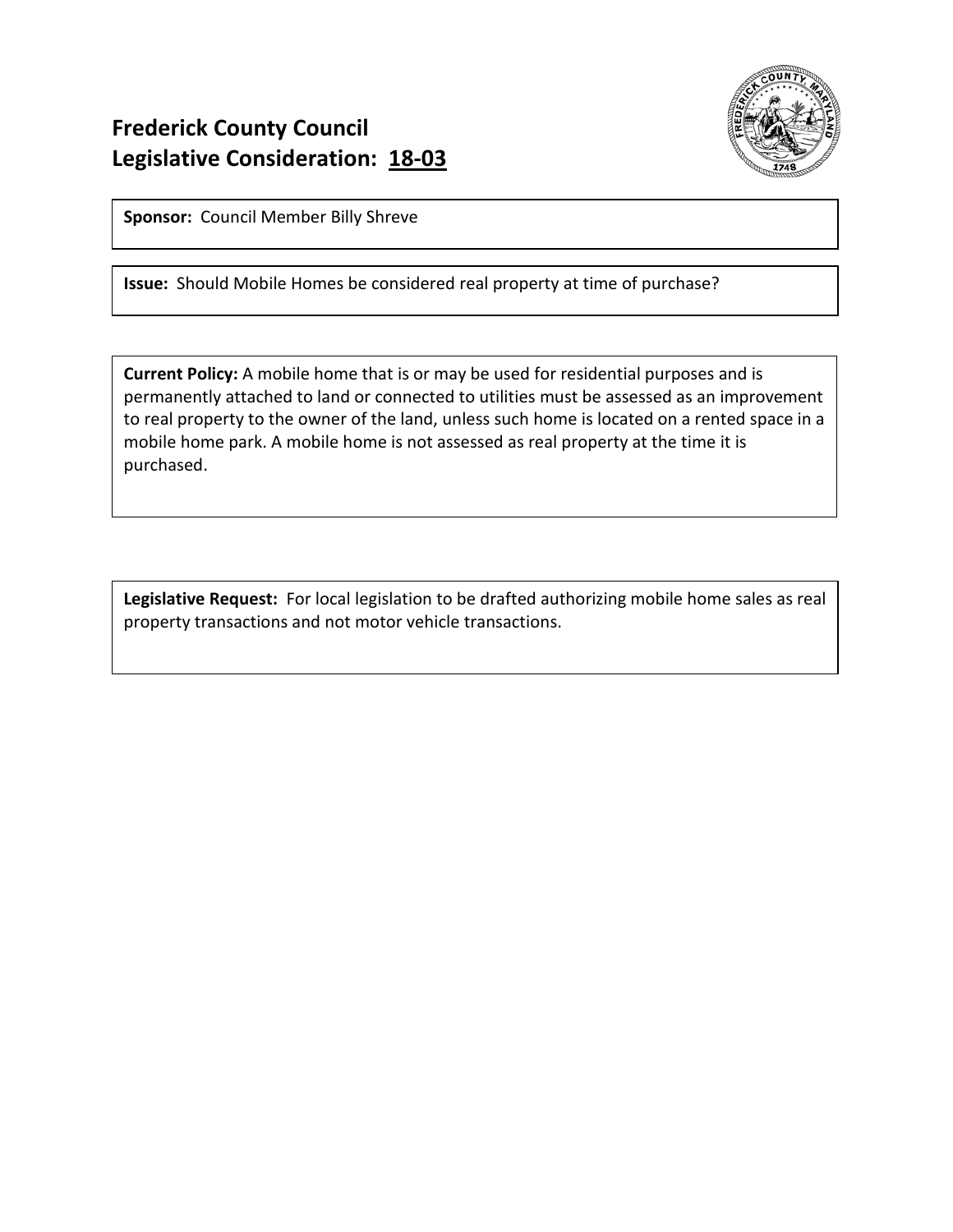

**Sponsor:** Council Member Jerry Donald

**Issue:** Should an applicant for a Class B-BF (banquet facility) liquor license be required to have a capital investment of at least \$250,000, excluding the cost of land, buildings, and leases?

**Current Policy:** Md. Code Ann., Alcoholic Beverages § 20-100.1(b)(3) (West Westlaw July 1, 2017) provides, in part, that in order for a banquet facility to be issued a Class B-BF (banquet facility) license, the banquet facility must have a capital investment of at least \$250,000, excluding the cost of the land, buildings, and leases.

**Legislative Request:** That Md. Code Ann., Alcoholic Beverages § 20-100.1(b)(3) (West Westlaw July 1, 2017) be eliminated.